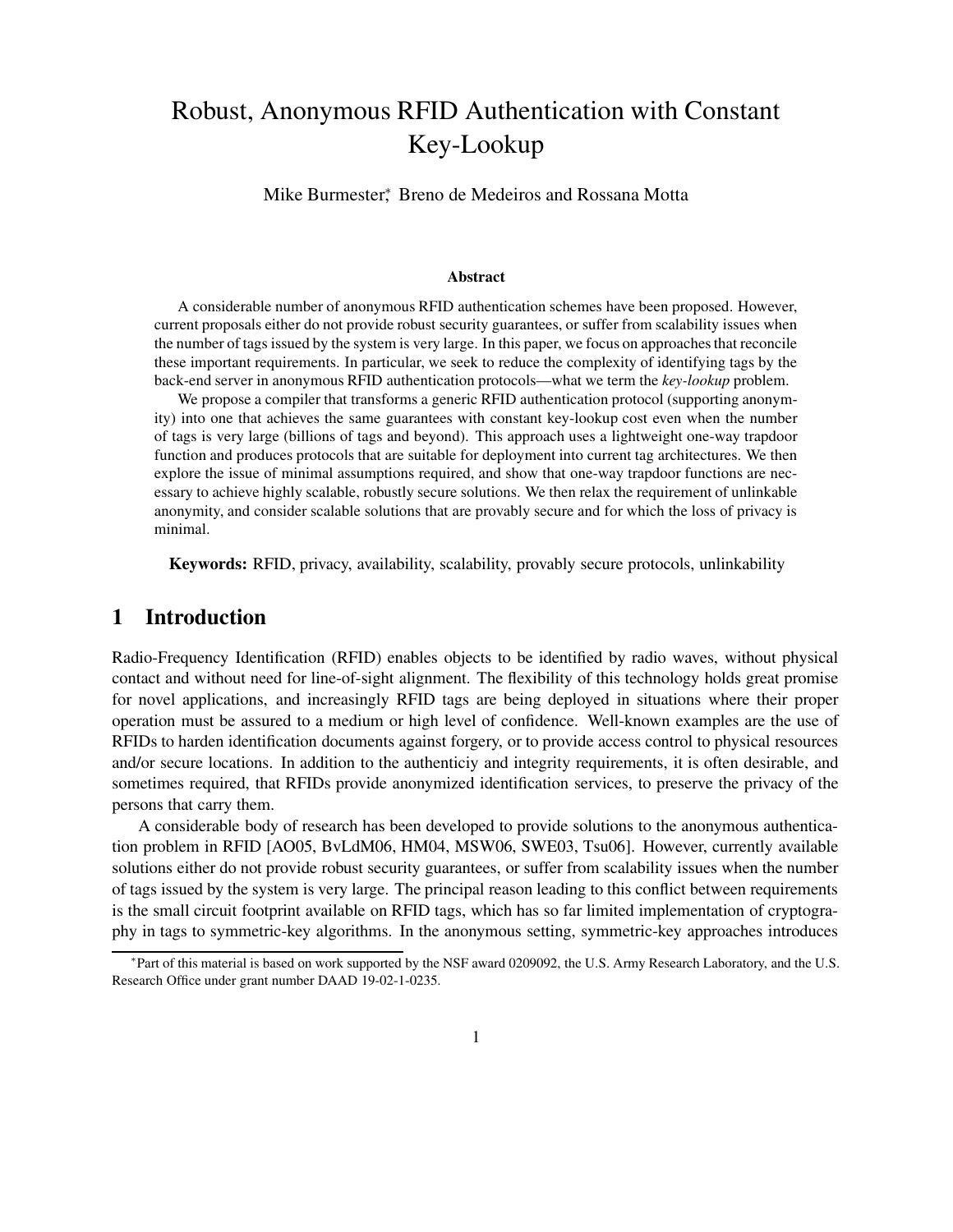the difficulty that the server must first decide which tag (and corresponding key) should be used to validate a tag's authentication transcript. This difficulty is worsened if the system has a large number of tags, creating vulnerabilities to denial-of-service attacks, and potentially raising threats to privacy through timing attacks.

In this paper, we focus on the worst-case complexity (time and computation) of identifying tags, by searching for matches in the symmetric-key database of the back-end server. More specifically, consider the ratio between the costs of (1) authenticating the response of a tag against a single tag identity, and (2) authenticating the response of a tag in an anonymous interaction (when the identity of the tag is not known a priori). This ratio we call the *key-lookup cost*. In the worst case, for anonymous RFID authentication, the key-lookup cost is linear in the number of tags (the server has to exhaust the symmetric-key database to find a match). Molnar, Soppera and Wagner [MSW06] presented an anonymous RFID protocol that achieves logarithmic key-lookup, by using a binary tree of symmetric-keys (the tree of secrets), and assigning to each tag the keys of a root-to-leaf path: the response of a tag is then linked to this path, and this link is used to identify the tag (only  $2 \log T$  checks are needed, where T is the number of tags). Burmester, van Le, and de Medeiros [BvLdM06] use a different approach, in which the key-lookup is constant for tags that have not been previously interrogated by rogue readers (invoked by the adversary), but otherwise it is linear.

**Organization of this paper.** After this introduction we discuss, in Section 2, the conflict of privacy and availability and the impact of privacy on scalability of key-lookup. We then describe in Section 3.2 a compiler that transforms a generic RFID authentication protocol satisfying privacy requirements into one that achieves strong security with constant key-lookup when the number of tags is very large (billions of tags and beyond). This approach uses a lightweight one-way trapdoor function—described recently by Shamir [Sha07]—and produces protocols that are suitable for deployment into current tag architectures. In Section 4 we show that one-way trapdoor functions are necessary for strongly privacy-preserving RFID authentication that supports constant-cost key-lookup, even for large numbers of tags. Finally, in Section 5 we relax the requirement for unlinkable anonymity and consider provably secure solutions for which the loss of privacy is minimal.

#### **Our main contributions**

- A compiler that transforms any RFID authentication protocol of a certain form into one that achieves scalability for the back-end server, providing for constant key-lookup cost (Section 3.2).
	- This improves on the worst-case cost achieved by the most efficient key-lookup scheme to date—  $O(\log n)$  by [MSW06].

The compiler produces new protocols from existing ones, in such a way as not to weaken any privacy and authenticity guarantees enjoyed by the compilees.

- In particular, it can be used to construct schemes with constant key-lookup cost that achieve higher security than the scheme in [MSW06], for instance by not requiring the use of keys that are shared by many tags.
- A lightweight implementation of the compiler based on the Shamir adaptation of Rabin's one-way function (Section 3.3).
- A security proof for the compiler (Section 5.4).
- A proof that any RFID authentication protocol that is strongly privacy-preserving with constant keylookup cost must also employ public-key obfuscation, when the number of tags is large (Section 4).
- A more efficient, alternative approach for provably secure RFID authentication that supports constant key-lookup cost, under a minimal relaxation of privacy that allows for limited linkability (Section 5).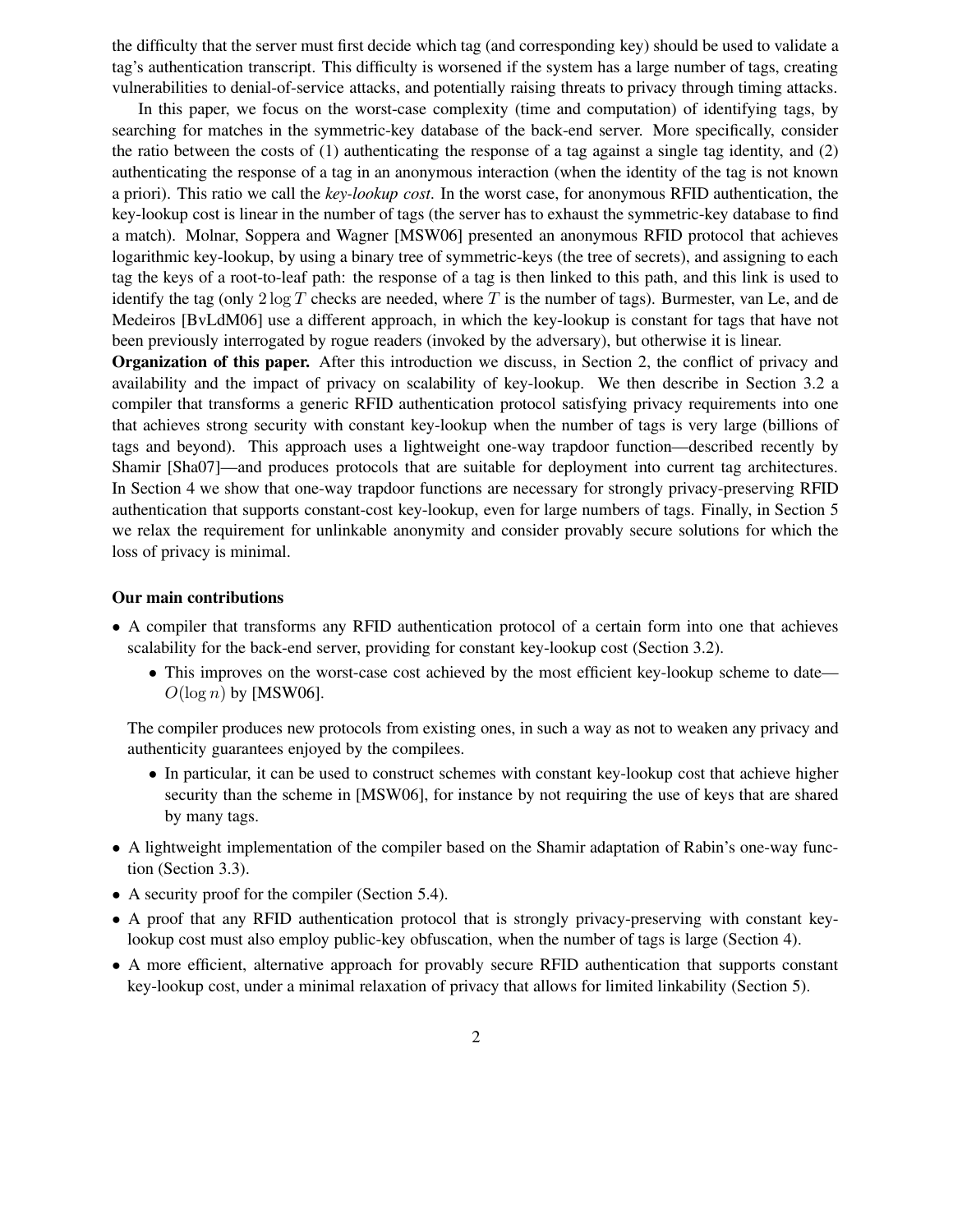## **2 Privacy vs Availability**

Support of privacy in RFID tends to conflict with fundamental requirements, such as availability, i.e., the ability of the system to function correctly and continuously, through its projected lifetime. Attacks against availability work by forcing components of the RFID system into temporary or permanent states from where they are no longer capable of fulfilling their proper roles.

There are several attack strategies against RFID systems that target availability. For instance, jamming attacks seek to overwhelm the communication medium with noise; such attacks can be detected and mitigated by mechanisms at the physical layer [SWE03]. In this paper, we focus instead on mechanisms that support availability at the protocol level (RFID application layer).

Storms in wireless systems are caused when the number of transmissions exceeds the capacity of the system to process them, thus restricting availability. Typically storms are linked to design and protocol failures, and are not caused directly by the adversary. For example, network flooding<sup>1</sup> in a wireless network may cause a storm, if the local node density is high. The same applies for RFID systems: RFID readers may not be able to process all tag responses, when the number of tags is large. This may result in some tags not being authenticated.

The adversary may exploit the the lookup complexity by having a rogue tag make faulty responses on behalf of several "virtual" tags. It may not be easy to detect such attacks, because they cannot be distinguished from non-adversarial faulty responses. If the back-end server spends more resources trying to disambiguate fake responses than the adversary spends on generating them, then the RFID system is inherently flawed. Note that the cost of triggering such an "RFID storm" is restricted to the cost of selecting EPC channels [EPC], one for each response, since the faulty response can be generated by simply updating a counter (or some similar mechanism). Furthermore the rogue tag is not subject to the usual tag constraints (e.g., it can have its own power supply). It is therefore important to design RFID systems with scalable keylookup, as systems with large number of tags may require a constant cost of key lookup to achieve resilience against attacks that target availability (denial-of-service attacks).

At the protocol level, one must also deal with a class of attacks against availability, termed *disabling attacks*, which target state synchronization requirements. More precisely, strong authentication (in the symmetric-key setting) requires that RFID tags and the back-end server share secrets (e.g., keys and other state information). In the case of privacy-preserving protocols, mutable information (e.g., a changing pseudonym) must be used by the back-end server to recognize the tag in the absence of fixed identification values. These represent shared dynamic states that must be maintained in synchrony by tags and the back-end server. Disabling attacks seek to break this synchronicity.

Among RFID protocols that provide strong privacy guarantees, some have limited ability to tolerate attacks against availability. For instance, in [OSK03], the attacker may use invalid timestamps to disable tags temporarily or permanently. Other solutions use hierarchic key structures to speed up lookup time, but are consequently more vulnerable to key-exposure threats, as the higher-level keys are shared among many tags [MSW06]. Yet other protocols require linear search among all issued keys to authenticate a response, an approach that is infeasible for large numbers of tags. An improvement over always requiring an exhaustive search is to employ an optimistic approach [BvLdM06, vLBdM07]. In this case, the server is normally able to recognize the tag in constant time based on a pseudonym value, but when this value becomes desynchronized, the server can recover the tag identity through linear search among the valid (issued) keys. All protocols that (in some circumstances) require a linear search suffer from scalability issues as the number of tags in the system increases.

<sup>&</sup>lt;sup>1</sup>In network flooding all neighbors of a node will re-broadcast a newly received message.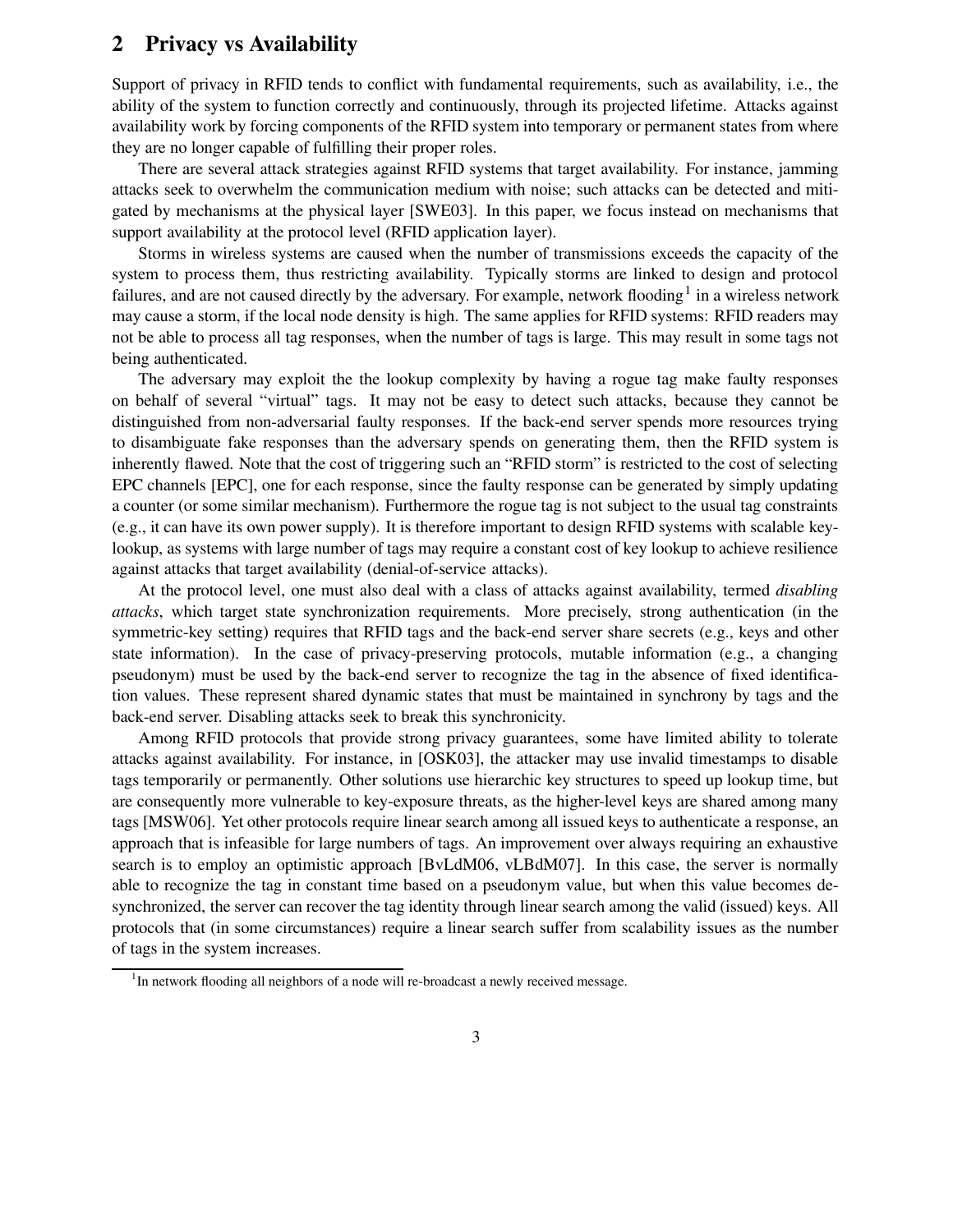Figure 1: A generic challenge-response RFID protocol.



In what follows, we describe how to systematically modify RFID protocols to achieve constant-time effort to authenticate a tag, resolving scalability issues and reconciling privacy and availability requirements of RFID applications.

## **3 A Scalability-Providing Protocol Compiler**

In this section, we provide a high-level description of our approach, a compiler that can transform many challenge-response RFID protocols to achieve scalability, supporting constant cost for RFID key-lookup.

#### **3.1 A Generic Challenge-Response RFID Protocol**

Fig. 1 illustrates a typical challenge-response RFID authentication protocol. In the first pass, the reader produces a challenge  $c$  that could include a timestamp, a random nonce, or other information as specified by the protocol. In the second pass, the tag evaluates and broadcasts the result of computing a function  $f(k; \cdot, \cdot)$  on the challenge and (possibly) on additional input r generated by the tag. The value r could embed a tag nonce and either an identifier (if privacy is not a concern), or a (mutable) pseudonym to facilitate tag recognition without leaking its identity. The dotted line in Fig. 1 indicates optional passes for added functionality, such as mutual authentication, key-update for forward-security, etc.

The security and efficiency provided by such generic protocols are highly related to the choice of the function f, which is keyed with a symmetric-key k unique to the tag and known to the back-end server (not depicted above). Even restricting our attention only to protocols that provide privacy, there are many possibilities for implementation of the above protocol, providing different security guarantees. For instance, if unlinkable privacy is desired, the outputs of the function  $f$  must be indistinguishable from pseudo-random. Protocols may further differ on the method for pseudonym update, and may provide for additional features for instance, protocols may only support authentication when the reader has on-line access to the back-end server, or conversely, may be suitable for reader-server batch communication. <sup>2</sup>

In the following, we assume that we deal with a generic RFID protocol as in Fig. 1 that suffers from lack of scalability of key-lookup. We also assume that the protocol must achieve privacy, since otherwise scalability may be easily achieved by having the tag reveal its identifier to the server, thus allowing for immediate key-lookup.

<sup>&</sup>lt;sup>2</sup>In this case, the tag validation may be delayed until the next batch interaction (e.g., [Tsu06]), or may be immediate with (limited) delegation by the back-end server to the reader [MSW06].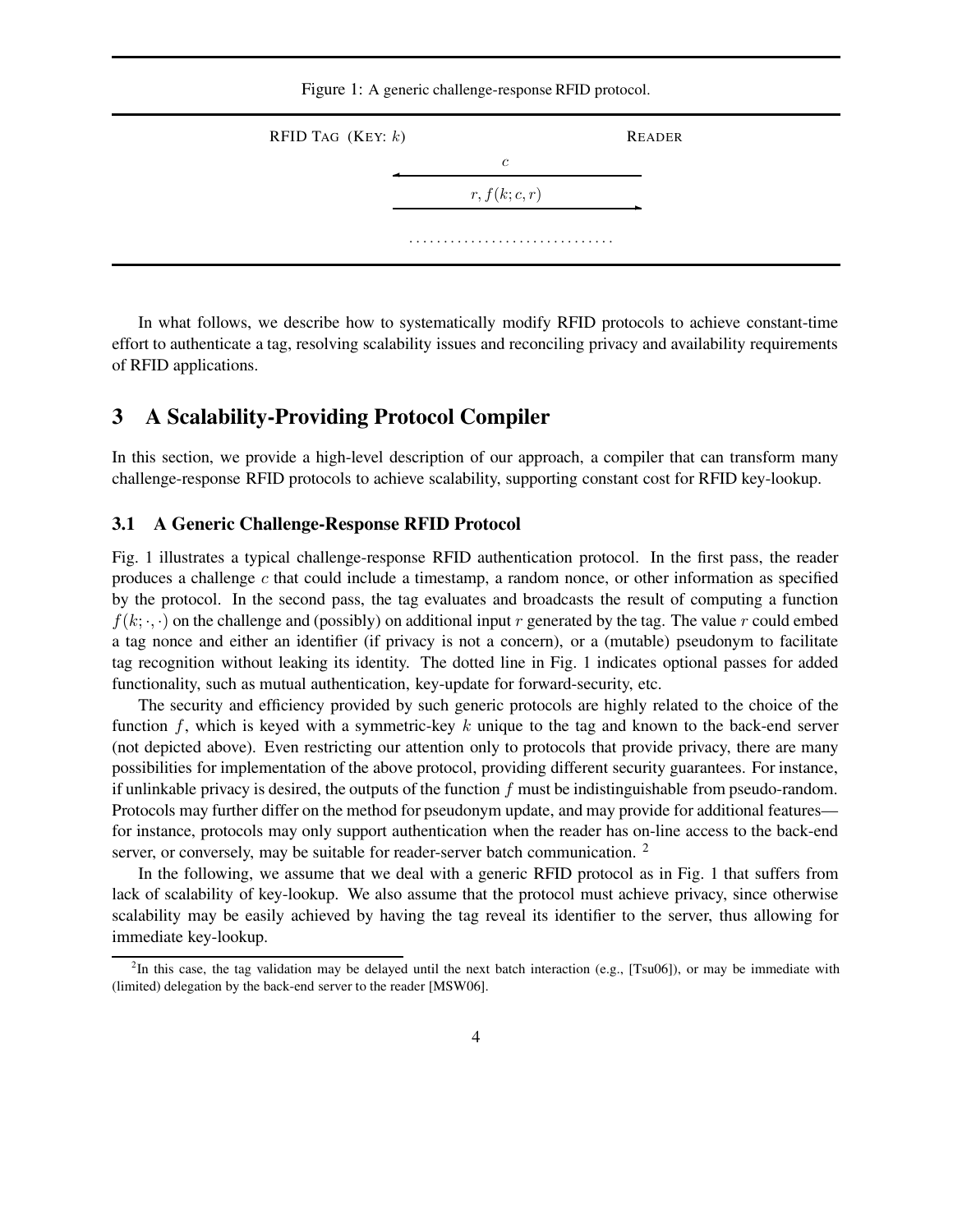#### **3.2 The Compiler**

Let  $h(\cdot)$  stand for a trapdoor one-way function, where the trapdoor t is known only to the back-end server (the Verifier). We fix the protocol in Fig. 1 to achieve key-lookup scalability by changing the form of the tag's response to

$$
r, h(id, r'), f(k; c, r \oplus r'), \tag{1}
$$

where f is as in Fig. 1, id is a tag identifier, r' is a random nonce, selected from  $R = \{0, 1\}^t$  uniformly at random, and "⊕" denotes bitwise xor. When receiving the above response (relayed by the READER), the back-end server (the Verifier) can use its knowledge of the trapdoor to recover id. It may then apply the steps of the (non-scalable) version of the protocol.

In order for the compiler to preserve the security properties of the original protocol, the function  $h(\cdot)$ must satisfy some properties.

- 1. The probability ensembles  $\{h(id_1, r')\}_{r' \in \{0,1\}^t}$  and  $\{h(id_2, r')\}_{r' \in \{0,1\}^t}$  must be computationally indistinguishable, for any pair of identities  $id_1$ ,  $id_2$ . (To preserve unlinkable anonymity.)
- 2. The function  $h(id; \cdot)$  is one-way (i.e., in the variable r'), for any choice of id. (To preserve transcript integrity.)

The need for condition (1) should be obvious, as otherwise it allows for distinguishing between two identities, breaking unlikable anonymity of the underlying protocol. Note that (1) does NOT imply (2), because the identities are not known to the adversary. For instance, (1) is satisfied by the function  $g(id, r') =$  $(r', \eta(id; r'))$ , where  $\eta$  is a PRF with key id. Now, for the necessity of condition (2), consider the following attack when (2) does not hold: The adversary inverts  $h()$  to obtain the value r' in each of two sets of responses from (potentially distinct) tags:  $V_1: r_1$ ,  $h(id_1, r'_1)$ ,  $f(k_1: c_1, r_1 \oplus r'_1)$  and  $V_2: r_2$ ,  $h(id_2, r'_2)$ ,  $f(k_2; c_2, r_2 \oplus r'_2)$ , constructing the response  $V: r_3$ ,  $h(id_1, r'_1)$ ,  $f(k_2; c_2, r_2 \oplus r'_2)$ , with  $r_3 = r'_1 \oplus r_2 \oplus r'_2$ . Then the adversary substitutes  $V_2$  by  $V: V$  will be accepted by the back-end server if  $id_1 = id_2$ , but only with negligible probability if  $id_1 \neq id_2$ . This violates the anonymity of the protocol, endowing the adversary with an effective mechanism to link tag transcripts (through active attacks).

Under the assumptions above, we can show that the compiled protocol provides the same security guarantees as achieved by the initial protocol while guaranteeing constant key-lookup cost. In the following we shall first describe a lightweight implementation of a one-way trapdoor function (Section 3.3), and then demonstrate the explicit efficiencies (Section 3.4) and security guarantees (Section 3.5) achieved by the compiler when applied to a family of protocols [BvLdM06, vLBdM07] that is secure under a very robust security model (universal composability).

#### **3.3 A Lightweight One-way Trapdoor Function**

The greatest challenge in making the above compiler practical is to design very efficient one-way trapdoor functions with the required properties. First, we point out that since the RFID tags never need to perform operations using the trapdoor—from the perspective of a tag, h is simply a one-way function—this asymmetry can be exploited to obtain more efficient schemes. There are several alternatives that could be used to implement the function efficiently. The most interesting approach uses a recent construction SQUASH (from SQUaring haSH), proposed by Shamir in [Sha07], that shows how to implement modular squaring (where the modulus  $N$  is reasonably large, say 1024 bits) while using just a few hundred gate-equivalents (GEs) for computation and another several hundred GEs for read-only storage. Because only arithmetical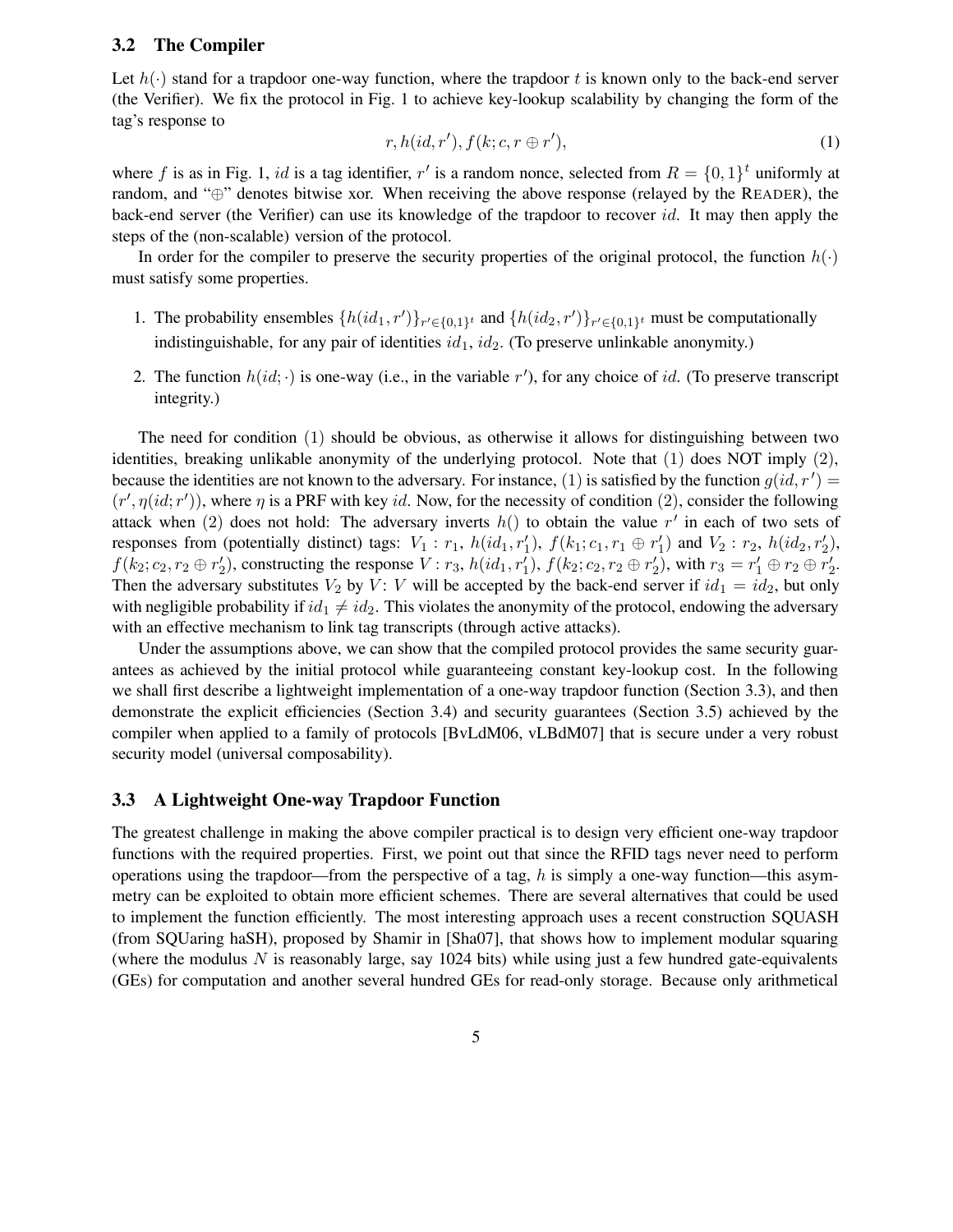operations are used, this approach can be implemented very efficiently, while from a security point of view it is as hard as integer factorization [Sha07].

#### **3.4 Applications and Implementations**

The compiler can be applied to practically any anonymous RFID protocol to establish constant key-lookup. In particular, to the lightweight RFID protocols O-TRAP and O-FRAP presented in [BvLdM06, vLBdM07], for strong UC security with constant key-lookup. We next discuss efficiency aspects of implementing the protocols that result from application of the compiler to the O-TRAP scheme.

**The authenticator** f**:** In the O-TRAP/O-FRAP family of protocols, f is realized by a PRF, which in practice can be implemented using a variety of well-known and constructions. Efficiency vs. security tradeoffs in this architecture are easily achieved, as key-size and pseudo-randomness (estimated as the logarithm of the PRF cycle) can be chosen to the granularity of individual bits. Here we discuss two implementation strategies based on different PRF instantiations.

Using a well-known technique by Goldreich et. al. [GGM86], it is possible to build a PRF that makes a call to a PRNG per bit of input processed. In turn, a very efficient PRNG implementation can be achieved using linear feedback shift registers, such as the self-shrinking generator [CKM94]. This results in a small number of bit operations per input and output bits. The entire footprint of this implementation has been estimated to require only 1435 logic gates (within 517 clock cycles and 64B memory), achieving 128-bit security [LH06].

Block ciphers can similarly be used to implement PRFs through a number of standard constructions their concrete security was analyzed in [BDJR97]. Recently, highly optimized implementations of the Advanced Encryption Standard (AES) block cipher [DR02] have been achieved, and these are suitable for RFID architectures [FWR05]. An RFID architecture using this implementation was proposed recently by [FDW04], with footprint equal to 3400 GEs and mean current consumption equal to  $8\mu$ A, assuming a clock rate of 100kHz, and within 1032 clock cycles.

**The obfuscator** h: The Rabin cryptosystem [Rab79] is a public-key encryption scheme that uses modular squaring with composite modulus  $N$ , to encrypt data. The public key is N and the private key is the factorization of N. In particular, if x is the plaintext then the ciphertext is  $y = x^2 \mod N$ . To decrypt y the factors of N are used: there are four quadratic residues of y, one of which is x. In Shamir's adaptation, modular squaring is replaced with integer squaring:  $h(x) = x^2 + kN$ , where k a random number less than N [Sha07]. It is not difficult to show that inverting h is as hard as factoring composite numbers [Sha07].

Let  $x = id||r'$ . We need to compute  $h(x) = x^2 + kN$ , for a 1024-bit wide N. The square  $x^2$  and the product  $kN$ , are computed separately on-the-fly, using a 128 bit register, and then combined (with carries buffered for the next iteration). To evaluate individual bits of  $x^2$  and kN, we convolute x with itself, and k with N, using the 128 bit register, and invoke a PRNG to generate the bits of x and k on-the-fly. 8 invocations will be needed. The cost of implementing h is then: (i) 512 NOT gates for read-only storage of the 1024-bit modulus N and,  $(ii)$  a PRNG and buffers for the computations. Since f and h are computed sequentially, we can re-use the PRNG and buffers of f. So the circuit complexity of h is  $\lt$  1000 GEs. **Total cost of scheme.** In total, assuming a PRG-based implementation of  $f$ , the cost is  $\simeq 2500$  GEs.

#### **3.5 The Security Proof for the Compiler**

In this section, we prove the result for the case where the generic challenge-response RFID protocol in Fig. 1 realizes one-way authentication with strong (unlinkable) privacy in the UC framework. Our goal is to show that the compiled protocol realizes the same security levels, while providing constant key-lookup cost.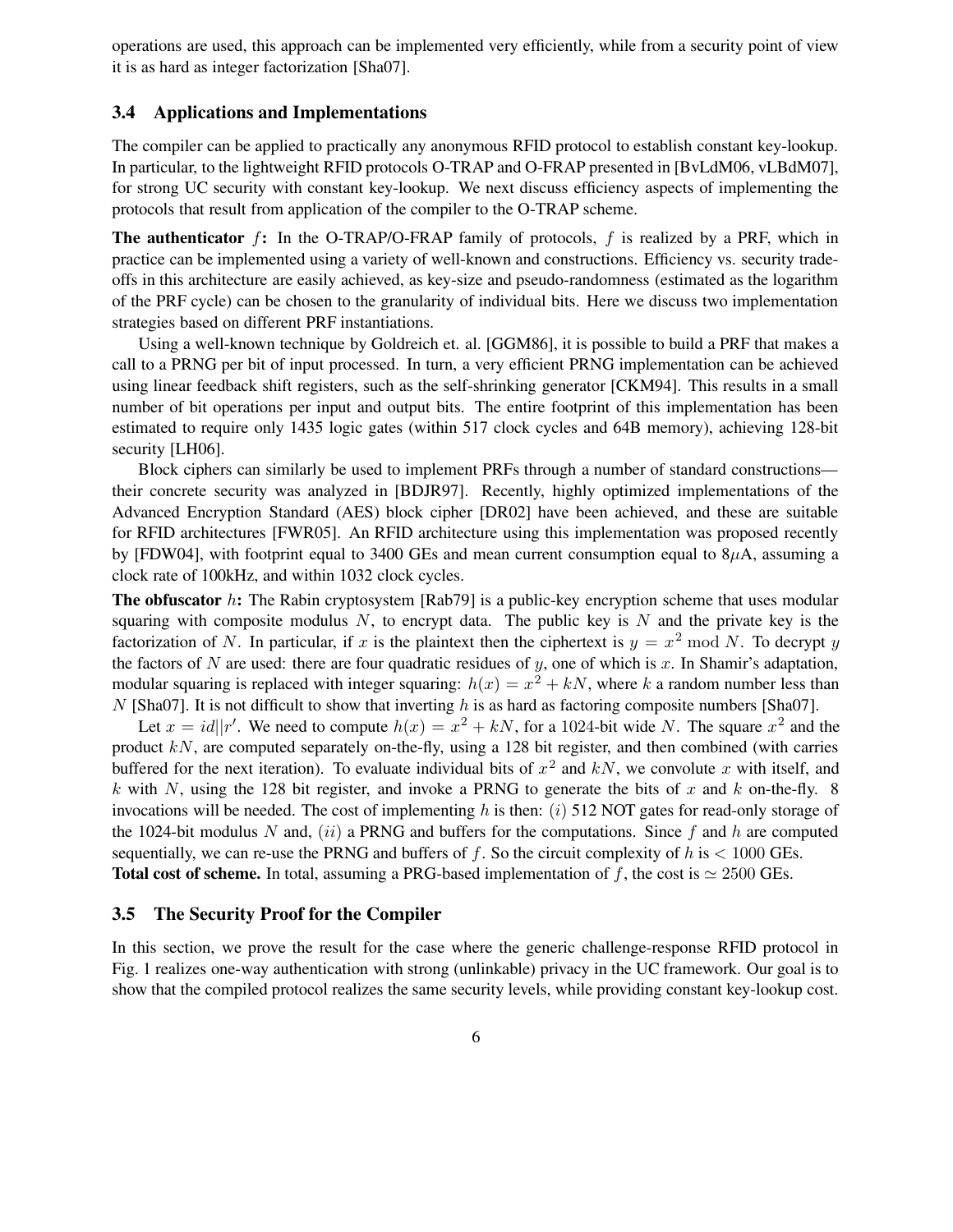This section should be viewed as a proof-sketch, as opposed to a fully formal proof; in particular, we are informal in dealing with some aspects of the UC security formalization, e.g., omitting references to *session identifiers*. Our interest is to convey the general ideas behind the proof, leaving rigorous analysis to the full version of the paper, where we shall also consider cases when the original protocol achieves only weaker guarantees, or only supports security in frameworks weaker than the UC model.

The UC framework defines the security of a protocol  $\pi$  in terms of the interactive indistinguishability between real- and ideal-world simulations of executions of  $\pi$  [Can95, Can00, Can01]. In the real-world executions, honest parties are represented by probabilistic polynomial-time Turing (PPT) machines that execute the protocol as specified and adversarial parties, also represented by PPTs, can deviate from the protocol in an arbitrary fashion. The adversarial parties are controlled by a PPT adversary that has full knowledge of their state, controls the communication channels of all parties (honest and adversarial), and interacts with the environment in an arbitrary way, and in particular eavesdrops on communications. The ideal-world executions are controlled by an ideal functionality  $F$ , a trusted party that guarantees the correct execution of the protocol—in particular,  $\mathcal F$  emulates all honest parties. The ideal-world adversary is controlled by  $\mathcal F$  to reproduce as faithfully as possible the behavior of the real adversary. We say that  $\pi$  realizes  $\mathcal F$  in the UC framework, if no PPT environment  $Z$  can distinguish (with better than negligible probability) real- from ideal-world protocol runs.

In our case  $\pi$  is the compiled protocol, when the original protocol is of the form in Fig. 1, and achieves UC anonymous authentication, as defined for instance, in [vLBdM07]. In particular,  $\mathcal F$  takes the following actions in the idealized protocol executions:

- Generates the challenges for honest READERs.
- Receives challenges on behalf of honest TAGs, or from the adversary.
- Generates responses on behalf of honest TAGs.
- Decides which TAG responses are authentic on behalf of the Verifier.

Note that because we are assuming that the generic RFID protocol is UC secure, the function  $f(\cdot;\cdot,\cdot)$  is pseudo-random, while  $h(\cdot, \cdot)$  satisfies the conditions (1) and (2) in Section 3. To prove that  $\pi$  is secure we show that each behavior securely provided by  $\mathcal F$  can also be achieved in the real-world through  $\pi$ . That is, we simulate the operation of  $\pi$  with access to  $\mathcal F$  by the real-world operation of the protocol that does not rely on  $\mathcal F$ . We summarize the key features of  $\pi$ , that represent the real-world protocol runs:

- The challenges of the Verifier are received through a READER.
- The responses of the TAGs are mediated by a READER, that may be adversarial.
- The adversary controls the adversarial READERs and may, modify or interrupt any channels at will—but cannot temper with the contents of the channels connecting honest READERs to the Verifier.

The main difference between the real- and ideal-world is that the values produced by  $\mathcal F$  are generated as truly random, as opposed to pseudo-random. More precisely, at the beginning of the simulation,  $F$  choses a special identity  $id^*$  among the set of all possible identities. Later, whenever  $\pi$  produces a response on behalf of the tag with identity id, and on input the challenge c, the functionality  $\mathcal F$  generates a random value r, and checks if it has an entry (function value; id, c,  $(r, F)$ ) in its database, for any F in the output space of f. If so, F sets  $\rho \leftarrow (r, F)$ . If not, it selects a new value F at random (in the output space of f), and sets  $\rho \leftarrow (r, F)$ , entering (function value; id, c,  $\rho$ ) into its database. It then selects H according to the probabilistic ensemble  $\{h(id^*; \cdot)\}\$ , and enters the record (identity,  $id, r, H$ ) in its database. Finally, it returns the values  $\rho$ , H as the tag's response in the ideal-world.

A value  $\rho$ , H is authentic (against challenge c) if there is a record of it in the database; more precisely,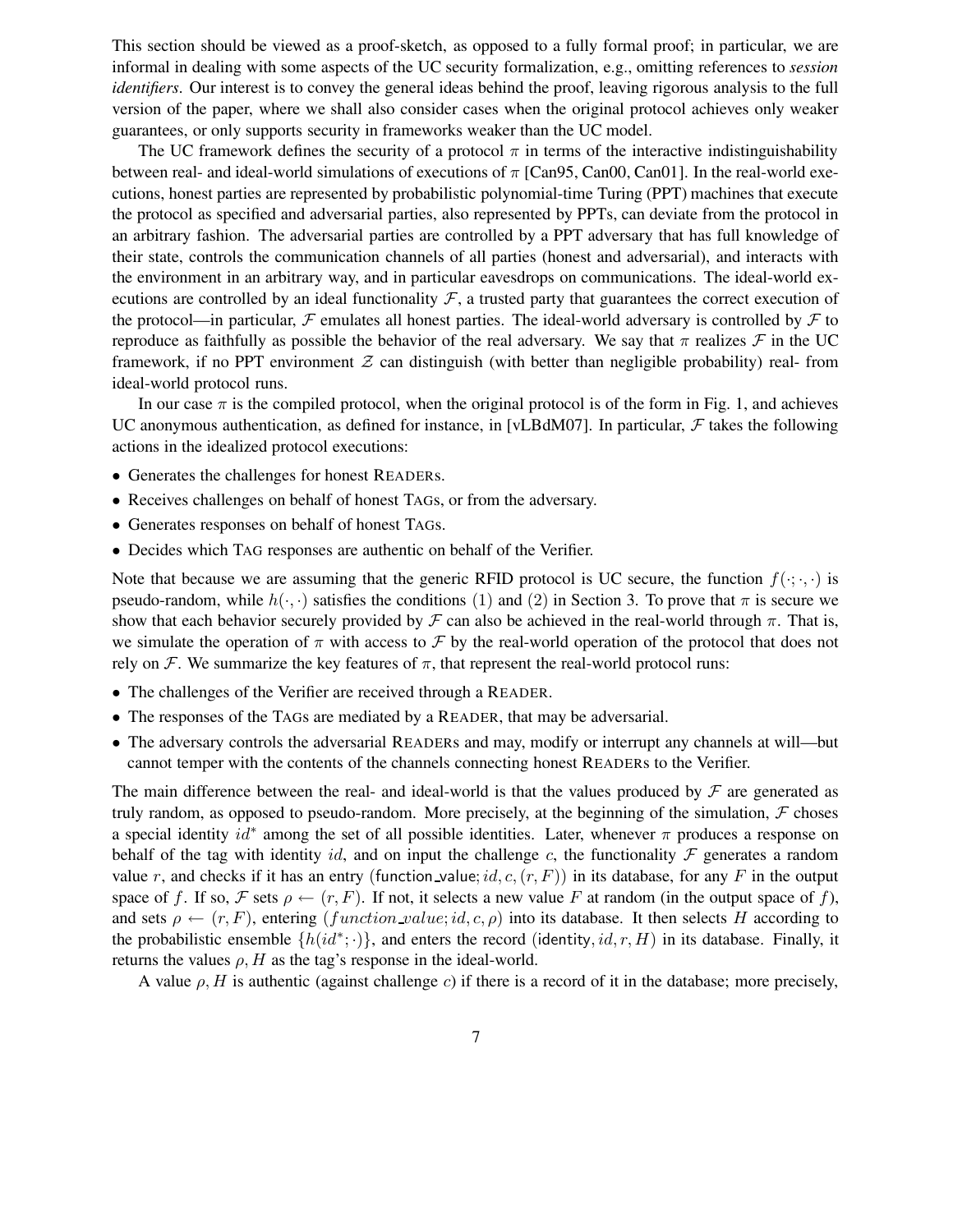if there are entries (identity,  $id'', r'', H'$ ), and (function\_value;  $id', c', (r', F')$ ), with  $id'' = id', r'' = r'$ ,  $H = H''$ ,  $c = c'$ , and  $\rho = (r', F')$ . Observe that this specification of  $\mathcal F$  makes several security guarantees obvious: unforgeability, freedom from replays and substitutions, privacy (unlinkable anonymity), etc. Indeed, violating such properties requires the adversary to guess randomly produced values.

Since the compiled protocol  $\pi$  may fail in a variety of ways we must ensure that no combination of such failures may enable the environment  $Z$  to distinguish between real and ideal protocol runs (with nonnegligible probability). Below we identify some significant ways that could cause the real and ideal-world protocols to differ:

- **1.** A match (valid response) occurs in the real-world, while in the ideal-world the match is unsuccessful.
- **2.** A mismatch (invalid response) occurs in the real-world, while in the ideal-world the match is successful.

We get Case 1 when the adversary in the real-world is able to modify some values in the channels (via reflection, reply, modification, modification, etc), forcing the Verifier to accept responses not produced by tags. However, since the outputs of f observed by the adversary are pseudo-random, the adversary can only have a negligible probability of forcing such an outcome without re-using the outputs of  $f$ . It is possible that the adversary could re-use the outputs of f with different values for  $H$ . Now, by re-using f-values, the adversary (with overwhelming probability) commits to (unknown values) of the key  $k$  (and hence the tag identity id), c, and the input  $r \oplus r'$  to f. To be able to re-use these with some other value  $H = h(id, r'')$ , and randomness r''', the adversary must be able to find r''' such that  $r''' \oplus r'' = r \oplus r'$ , which implies knowledge of  $r''' \oplus r = r' \oplus r''$ . Now, if r' were to be revealed, this would allow to invert  $h(id, r'')$  for  $r''$ . Traditionally, the definition of a one-way function allows for knowledge of unrelated input-output value pairs, so an adversary that could re-use such values H could be fitted into a slightly different protocol to invert the function h.

We get Case 2 when the randomly generated values in the ideal-world that correspond to the evaluations of  $h(\cdot, \cdot)$  and  $f(\cdot, \cdot, \cdot)$  on different inputs lead to a coincidental match. Since the values generated by  $\mathcal F$  are random and independent, the chance of coincidence is negligible.

It follows that when the challenge-response protocol UC-realizes one-way authentication with strong privacy, then the compiled protocol will maintain this security level. We get scalable lookup because the server can invert the function h.  $\Box$ 

## **4 Strong Privacy with Constant Key-Lookup Implies Public-Key Obfuscation**

We show that when the number of tags  $T$  is large, anonymous, unlinkable RFID authentication with constant key-lookup implies public-key obfuscation. To achieve this, we clarify in greater detail what we mean by constant cost of key-lookup.

The security parameter  $n$  serves as a natural constraint on algorithmic efficiency. More specifically, a feasible algorithm is characterized by having its cost factor dominated by some polynomial  $p(n)$ . Let  $DB(n)$  be the number of tags in the server database, in some instance of the RFID scheme, with security parameter n. We require that the algorithm that lists all entries in  $DB(n)$  to be feasible, since the database must be constructible—hence, the size of  $DB(n)$  is bound above by some polynomial  $p_{DB}(n)$ . Note that the cost of the (honest) server to invalidate an answer from the adversary, by exhaustion in the database, is  $O(DB(n) \times val(n))$ , where  $val(n)$  is the cost to authenticate an honest tag, if the server knows its identity in advance. Therefore, if the strategy (in the worst-case) is to use exhaustive search for the key, then the key-lookup cost  $lookup(n)$  is  $O(DB(n))$  and it is only constant when  $DB(n)$  is constant. By contrast, our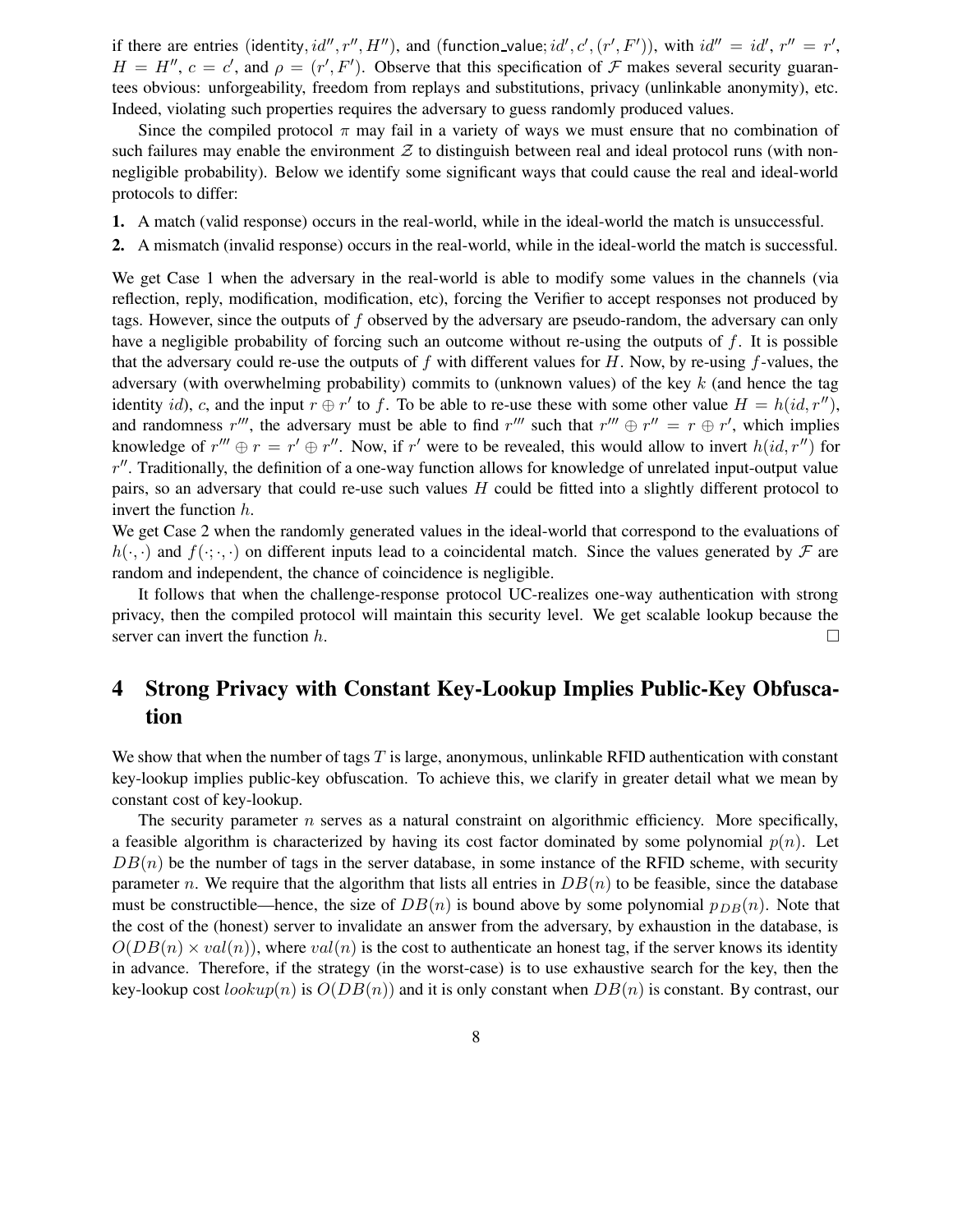definition of scalable key lookup requires that the lookup cost  $\ell(\omega kup(n))$  is constant whenever the size of  $DB(n)$  is bounded by a polynomial in n.

To simplify our argument, we make the following assumptions on the obfuscator h and the authenticator  $f$ :

- **1.**  $h(id, r')$ ,  $r' \in_R \{0, 1\}^a$ , is as in Section 3,
- **2.**  $f(k; c, r \oplus r')$ ,  $r \in_R \{0, 1\}^b$ , is pseudo-random,

with  $a, b$  linear in n. We require T to be an increasing function of n, otherwise the key-lookup cost would be constant simply be exhausting all the keys.

The proof is straightforward. Suppose that a tag's response  $r, h(k, r'), f(k; c, r \oplus r')$ , to the server's challenge c identifies the tag to the server with overwhelming probability, say  $1 - \varepsilon$ ,  $\varepsilon$  negligible (in n). Then it is easy to see that the obfuscator h will identify the tag to the server with non-negligible probability. Indeed, the contribution of the authenticator  $f$  to the identification of the tag in constant key-lookup time is asymptotically smaller than 1 by a non-negligible amount. More specifically, if the server can only check the authenticator of a constant number  $\ell$  of tags for a possible match, then it will succeed with probability bounded by  $\varepsilon' = \ell/T$ . It follows that the obfuscator h will identify the tag to the server independently of f with probability bounded below by  $1 - \varepsilon - \varepsilon'$ , or  $1 - \ell/T - \varepsilon$ , which is non-negligible if *n* is large enough, since  $\ell/T$  must eventually approach 0—as  $\ell$  is constant, and T is not, as functions of n.

Since we are assuming that every RFID tag in our challenge-response protocol can obfuscate its identifier, but only the back-end server can disambiguate it, h must be a public-key one-way function (it must have a trapdoor that only the back-end server possesses).

## **5 Mitigating Privacy in Support of Availability**

In this section we weaken the requirement for unlinkable privacy while maintaining scalability for the backend server. We first observe that for tag responses to be linked certain patterns must be detectable. This can happen in different ways. For example, the adversary may succeed in detecting patterns after having corrupted some tags. Alternatively the adversary may destabilize tags so that they cannot be recognized by the back-end server in scalable time, thus forcing them into using responses with detectable patterns (e.g., re-using pseudonyms), or forcing the server into a linear key-lookup search.

The Molnar-Soppera-Wagner [MSW06] protocol discussed earlier is an example of an anonymous RFID protocol for which tag responses may be linked if some tags get corrupted. Most of the other anonymous RFID protocols proposed in the literature rely on state synchronization—see e.g., [BvLdM06, Dim05, Jue04, HM04, vLBdM07, OSK03, Tsu06]. State synchronization protocols require an extra pass to confirm state changes, and are subject to the well known "two generals' attack" problem: the server (tag) can never be certain of the next state of the tag (server) when the adversary controls the communication channels. These protocols are prone to disabling attacks. In the worst case, tags cannot be directly recognized by the server, which must then run a linear search through the key-lookup database for each disabled tag. To mitigate this DoS attack, tags may reuse earlier pseudonyms (if these are still recognizable), or as a last resort, reveal their identity (not their secret key).

A desirable privacy compromise is to minimize the loss of privacy. For example, to restrict linkability to those periods when the tag is attacked. One of the most effective disabling attack is the *entrapment* attack, in which the tag is prevented from communicating with authorized readers and can only be interrogated by the adversary. Entrapment is not necessarily physical although it does imply the ability to locate or track, since tags communicate autonomously in wireless mode.

Attacks of this kind on privacy prompt us to revisit the definition of identification. The traditional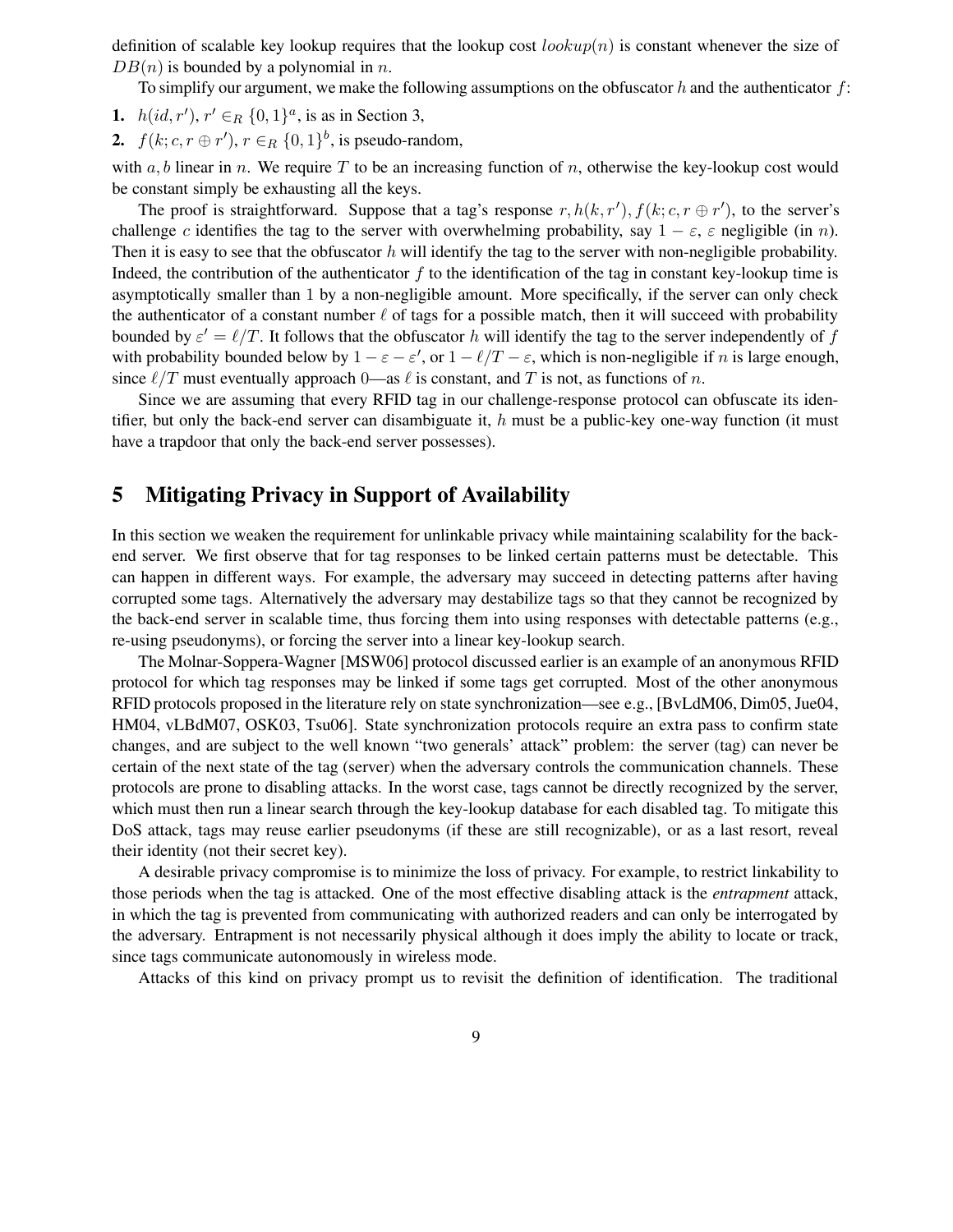cryptographic approach is to define identification as entity authentication [MvOV96]. However in more general applications it is clear that identification has a broader scope and interpretation. Entities are typically identified by their attributes, which may not involve authentication. For example, for a criminal anonymity means not being visually identified by a witness: if the criminal is identified then he/she will most likely be found guilty in a court of law even though the witness may not have checked the criminal's ID while the crime was committed. It is therefore necessary to interpret RFID privacy in the context of its application.

#### **5.1 An Anonymous RFID Authentication Protocol with Constant Key-Lookup**

We present a scalable solution for RFID authentication in which anonymity is established by synchronizing states. Our solution will allow a determined adversary to link tags during an entrapment attack, but this will not extend beyond such attacks. More specifically, although the adversary may succeed in linking tags during an entrapment session, this information will be independent for each entrapment session, thus minimizing the loss of privacy.

The protocol is described in Fig. 2, and has three passes. It is based on O-FRAP, a protocol proposed

 $TAG(k, r, q, mode, ctr)$  $, q, q_i^1, \ldots, q_i^c), i \in \{old, cur\}]\})$  $c \in_R \{0, 1\}$  $\overline{c}$ if  $mode = 0$  then  $ps \leftarrow r$  else  $ps \leftarrow g(k; q||IV||ctr)$ , update  $ctr$  $\nu_0||\nu_1||\nu_2 \longleftarrow g(k;ps||c)$  $auth \leftarrow \nu_1$  $ps||auth$ if  $(ps, k) \notin D$  then output REJECT else  $\nu_0' ||\nu_1'||\nu_2' \leftarrow g(k;ps||c)$ if  $\nu_1' \neq \overline{a}$ ut $h$  then output REJECT else  $conf \leftarrow \nu'_2$  $\frac{conf}{f}$ if  $conf = \nu_2$  then if  $ps = r_{cur}$  then if  $mode=0$  then  $r \leftarrow \nu_0$  else  $\frac{1}{0}$  $\textit{mode} \leftarrow 0$  and  $q \leftarrow \nu_0$  else if  $\textit{ps} = r_{old}$  then  $r_{cur} \leftarrow \nu_0'$ else  $mode \leftarrow 1$  else if  $ps = q_{cur}^j$  then  $q \leftarrow \nu'_0$  and  ${q_{old}^i \leftarrow q_{cur}^i}_{;i=1}^c, \ {q_{cur}^i \leftarrow g(k; q||IV||ctr(i))}\}_{i=1}^c$ else if  $ps = q_{old}^j$  then  $q \leftarrow \nu_0'$  and  ${q}_{cur}^i \leftarrow g(k; q||IV||ctr(i))\}_{i=1}^c$ output ACCEPT

Figure 2: An anonymous RFID authentication protocol that supports constant key-lookup.

by Le et al. [vLBdM07], which is an optimistic forward-secure RFID authentication protocol. To simplify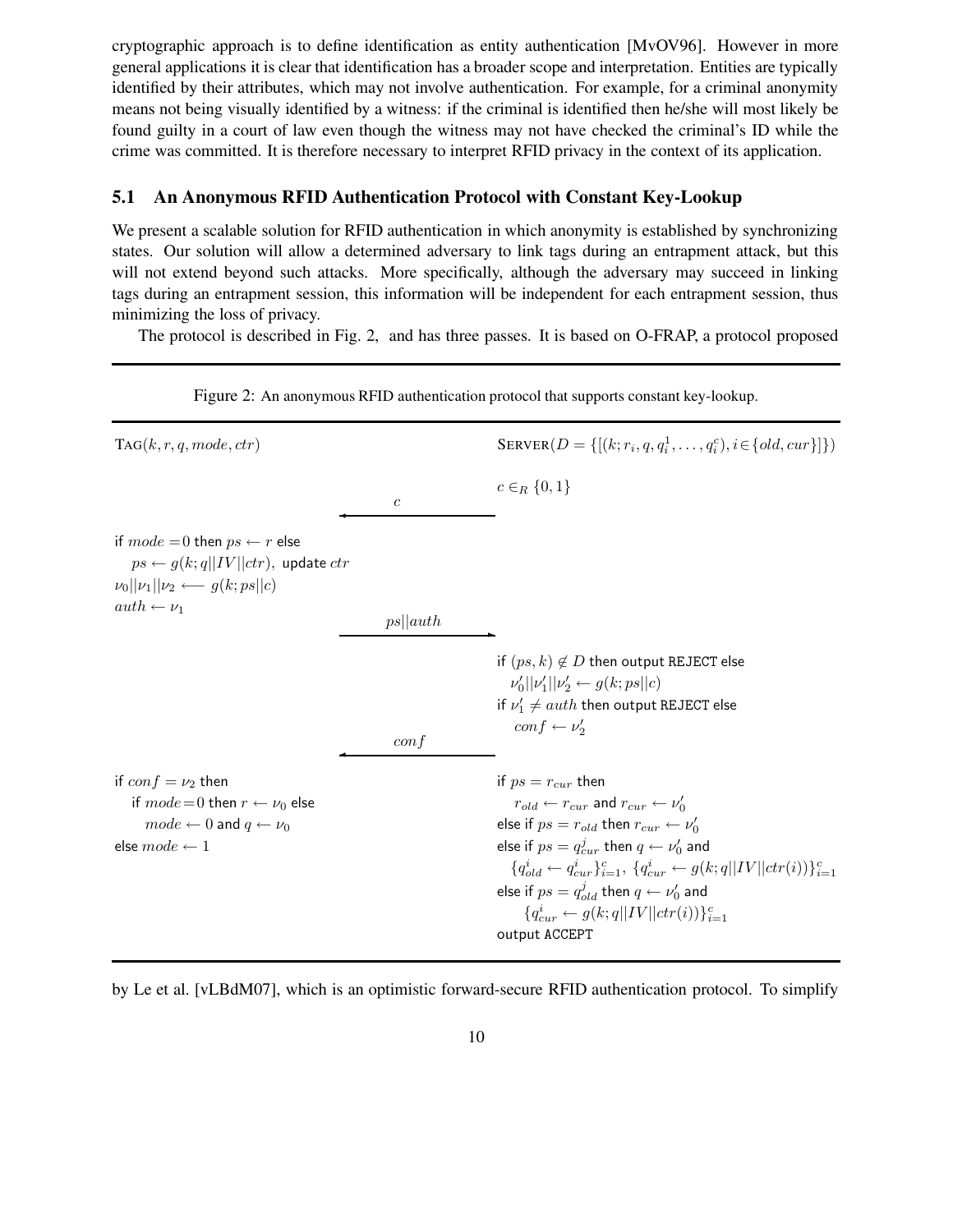the description of our protocol in this paper, we shall drop the requirement for forward-secrecy: however the required changes to recapture this functionality are straightforward (and are discussed in Section 5.5).

#### **5.2 Trusted Setup and Key-Lookup Database.**

Each tag is initially assigned a unique tuple  $(k; r, q)$  of random values that is stored in non-volatile memory: k is its secret key, r a one-time pseudonym and q a seed for generating entrapment pseudonyms. The tag is also given a boolean variable mode and a cyclic counter  $ctr$  that takes c distinct values, c a small constant. The protocol uses an appropriate PRF  $g$  to generate values for the pseudonyms, the authenticators and for confirmation. For each tag, the server stores in a key-lookup database DB a tuple:  $(k; r_i; q; q_i)$  $i<sup>i</sup>, \ldots, q<sub>i</sub><sup>c</sup>), i \in R$  $\{old, curr\}$ , with the q a seed and the  $q_i^j$  $i$  pseudonyms used during entrapment attacks. Initially:  $q = q_0$ ,  $r = r_i = r_0$ , and  $q_i^j = g(k; ||q_0||IV||ctr(j)), i \in \{old, cur\}, 1 \le j \le c$ , where  $q_0, r_0$  are random values, IV is an initial vector and  $ctr(j)$  is the j-th value of ctr. The server stores pairs (old, cur) of values in DB to maintain state coordination with the tags. We assume that DB is indexed by each of the  $2c + 2$ pseudonyms so that the cost of disambiguating a pseudonym is constant.

The state of each tag is controlled by the variable mode: if the tag is subject to an attack mode  $= 1$ , otherwise  $mode = 0$ . More specifically,  $mode \leftarrow 1$  whenever the tag fails to receive confirmation to its response from a challenge, while  $mode \leftarrow 0$  when confirmation has been received. When in  $mode = 1$ , the tag employs entrapment pseudonyms computed on-the-fly by evaluating  $g(k; q||IV||ctr)$ . Since there is only a constant number of such values (eventually they recycle) the tag has to defend itself against flyby attacks by rogue readers that seek to exhaust these values. The simplest defense is to use a *time-delay* mechanism as described in [vLBdM07]. This will extend the recycle time by a few orders and thwart such attacks, but may fail to deal with entrapment attacks, for which eventually the tag responses will be linked. However, unlinkability will be restored the moment the tag gets mutually authenticated by the server: on receiving confirmation from the back-end server the tag will update its seed q.

#### **5.3 Protocol Description**

We refer to Fig. 2. In the first pass the tag is challenged by the server with a random c. If the tag received confirmation in its previous interaction ( $mode = 0$ ) then it will update its pseudonym  $ps \leftarrow r$  and compute three values  $\nu_0$ ,  $\nu_1$ ,  $\nu_2$  by inputting  $(k, ps, c)$  to the PRF g:  $\nu_0$  is kept for later use as a pseudonym update;  $\nu_1 = auth$  is an authenticator and  $\nu_2 = conf$  is used for confirmation. The tag responds with  $ps||auth$ . If the tag has not previously received confirmation ( $mode = 1$ ) then it uses a different pseudonym in its response, computed on-the-fly with seed  $q$ .

The server uses the key-lookup database  $DB$  to disambiguate ps, and then checks *auth*. If correct, it sends  $conf$  to the tag. The server then proceeds with pseudonym updates, that have to be synchronized with those of the tag:  $ps = r_{cur}$  corresponds to the case when the tag is not under attack;  $ps = r_{old}$  and  $ps = q_i^j$  $_{i}^{\jmath},$  $i \in \{old, cur\}$ , correspond to cases when the tag did not receive confirmation, with the last one indicating that the tag was (also) previously interrogated by an unauthorized reader (an entrapment attack). In this case the server will use a new seed  $q \leftarrow \nu_0$  to update the pseudonyms  $q_{cur}$ , to support unlinkability between entrapment attacks.

If the tag receives confirmation then it will update the pseudonym r if in  $mode = 0$ , otherwise it updates the seed q. What distinguishes this protocol from O-FRAP [vLBdM07] is that, at all times in this protocol, the values  $r, q$  stored by the tag in its non-volatile memory are synchronized with those stored by the server in DB. Consequently, the tag can be identified with constant key-lookup.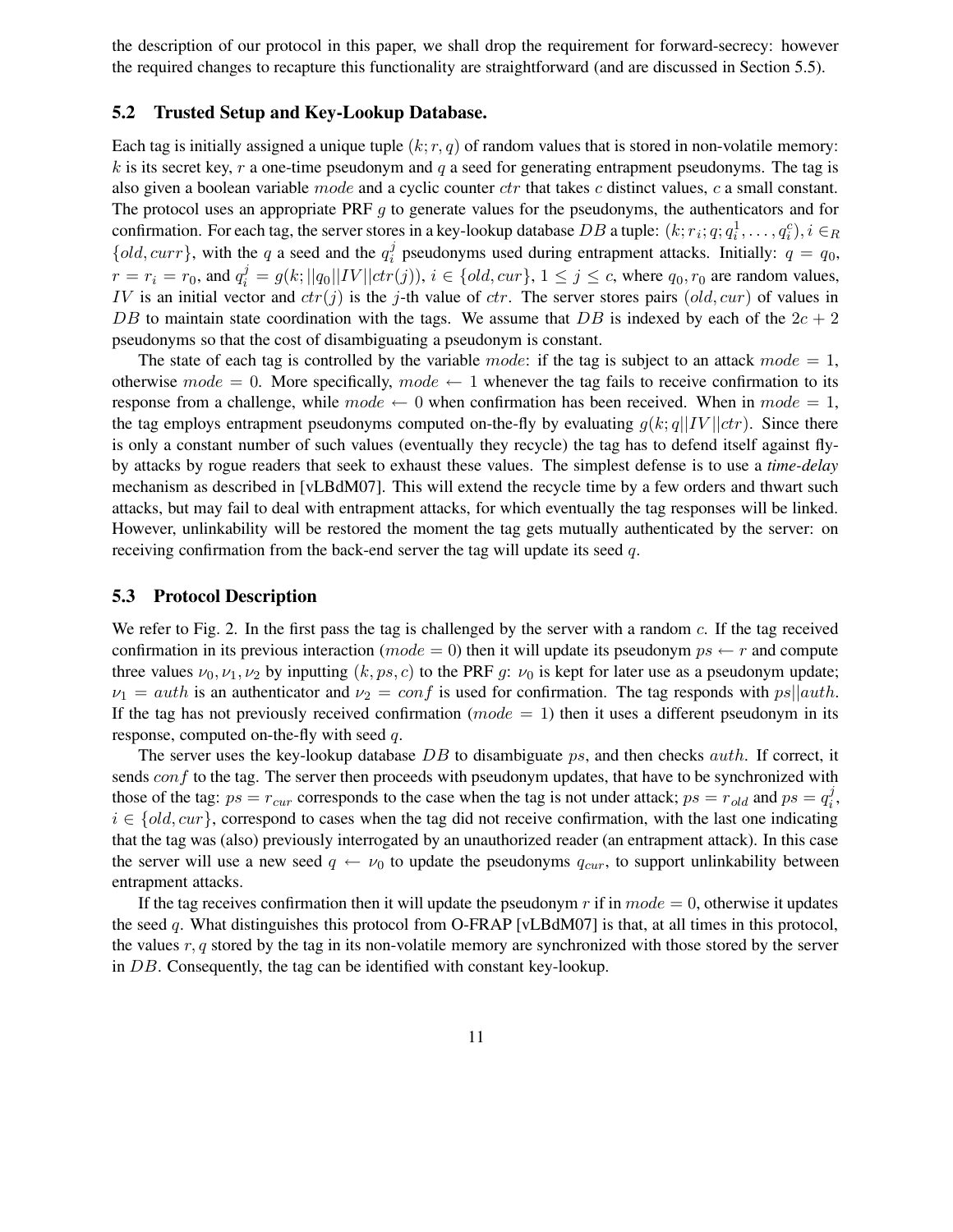#### **5.4 Security Considerations**

The protocol in Fig. 2 addresses disabling attacks by weakening the requirement for unlinkable privacy. However linkability is restricted to entrapment attacks in which the tag is either physically restricted or closely tracked. During such attacks it is reasonable to assume that the tag is monitored and therefore, to some extend, already identified or located.

Our protocol is based on O-FRAP [vLBdM07] that is proven secure in the UC framework. From a security point of view the main difference with our protocol is its functionality: it uses entrapment pseudonyms that will eventually recycle. However these pseudonyms remain pseudo-random until they get exhausted. In the full version of this paper we shall detail of the changes that have to be made to the security proof of O-FRAP to get a proof. We shall show:

**Theorem.** *Let* m *be the maximum number of uninterrupted interrogations that the adversary is allowed to make to a tag.*

- *1. If* m *is bounded by a constant* c *then: the protocol in Fig. 2 realizes one-way authentication with strong privacy in the UC framework and supports constant key-lookup.*
- 2. If  $m$  is not constant then: the protocol in Fig. 2 realizes one-way authentication with linkable privacy *in the UC framework and supports constant key-lookup.*

#### **5.5 Implementation and extensions**

Our protocol requires only the use of a PRF which as pointed out in Section 3.4 can be implemented with a PRNG. This allows for very efficient implementations. In particular the protocol can be adapted to conform with the EPC Gen2 standards [EPC]. However this protocol does not support forward-secrecy. To capture this functionality we can adapt it so that as in O-FRAP [vLBdM07] the key is updated whenever the pseudonym is. The tag will require additional non-volatile memory for key update storage, but otherwise the same basic circuit can be used. One can also capture key-exchange, by using O-FRAKE [vLBdM07], which is a key-exchange extension of O-FRAP.

## **6 Conclusion**

In order for RFID systems that support strong security and privacy to become a reality, a well-rounded practical solution that also considers threats to availability, and which supports scalability, is needed. In this paper, we have introduced a scalability compiler that transforms a challenge-response RFID authentication protocol into a similar RFID protocol that shares the same functionality and security as well as provides scalability for the back-end server (constant lookup time even in the presence of active adversaries).

We have described a particular instantiation of the compiler and illustrated its application to a family of authentication protocols with strong security features. In particular, we have shown how to achieve security and privacy with constant lookup cost within the universally composable security model. The compiler requires only several hundred additional GEs of circuit area. Moreover, the compiler preserves other properties, such as suitability for batch authentication with delayed verification by the trusted server.

We have also proven that one-way tradoor functions have to be used to obfuscate identifiers, in RFID authentication protocols that support anonymity with constant lookup cost. Finally by weakening the restriction on unlinkable privacy, we have described a provably secure anonymous RFID authentication protocol that supports scalable lookup and minimizes the loss of privacy due to linkability.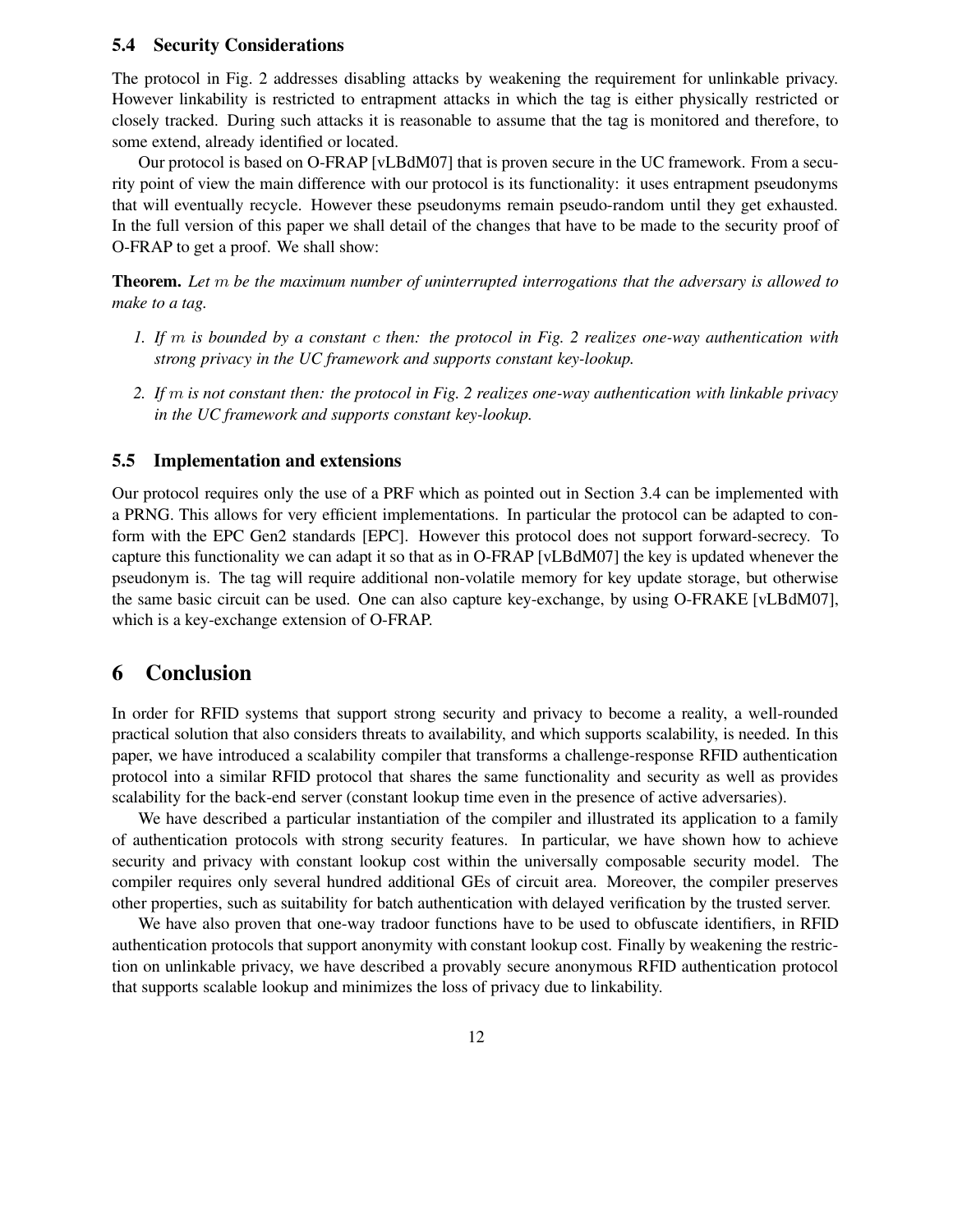## **References**

- [AO05] Gildas Avoine and Philippe Oechslin. A scalable and provably secure hash-based RFID protocol. In *Proc. IEEE Intern. Conf. on Pervasive Computing and Communications (PerCom 2005)*, pages 110–114. IEEE Press, 2005.
- [BDJR97] M. Bellare, A. Desai, E. Jokipii, and P. Rogaway. A concrete security treatment of symmetric encryption. In *Proc. IEEE Symp. on Foundations of Computer Science (FOCS 1997)*. IEEE Computer Society Press, 1997.
- [BvLdM06] M. Burmester, T. van Le, and B. de Medeiros. Provably secure ubiquitous systems: Universally composable RFID authentication protocols. In *Proceedings of the 2nd IEEE/CreateNet International Conference on Security and Privacy in Communication Networks (SECURECOMM 2006)*. IEEE Press, 2006.
- [Can95] R. Canetti. *Studies in Secure Multiparty Computation and Application*. PhD thesis, Weizmann Institute of Science, Rehovot 76100, Israel, June 1995.
- [Can00] R. Canetti. Security and composition of multi-party cryptographic protocols. *Journal of Cryptology*, 13:1:143–202, 2000.
- [Can01] R. Canetti. Universally composable security: A new paradigm for cryptographic protocols. In *Proc. IEEE Symp. on Foundations of Computer Science (FOCS 2001)*, pages 136–145. IEEE Press, 2001.
- [CKM94] D. Coppersmith, H. Krawczyk, and Y. Mansour. The shrinking generator. In *Proc. Advances in Cryptology (CRYPTO 1993)*, LNCS, pages 22–39. Springer, 1994.
- [Dim05] T. Dimitriou. A lightweight RFID protocol to protect against traceability and cloning attacks. In *Proc. IEEE Intern. Conf. on Security and Privacy in Communication Networks (SE-CURECOMM 2005)*. IEEE Press, 2005.
- [DR02] Joan Daemen and Vincent Rijmen. *The design of Rijndael*. Springer-Verlag, New York, Inc., Secaucus, NJ, USA, 2002.
- [EPC] EPC Global. EPC tag data standards, vs. 1.3. http://www.epc gl dx  $\text{lim}$ .org/ standards/EPCg lob al \_T ag \_D ata \_S ta nd ard \_T DS \_V %e rs ion \_1 .3 .p df .
- [FDW04] Martin Feldhofer, Sandra Dominikus, and Johannes Wolkerstorfer. Strong authentication for RFID systems using the AES algorithm. In *Proceedings of the Workshop on Cryptographic Hardware and Embedded Systems (CHES 2004)*, volume 3156 of *LNCS*. Springer, 2004.
- [FWR05] Martin Feldhofer, Johannes Wolkerstorfer, and Vincent Rijmen. Aes implementation on a grain of sand. In *IEE Proceedings on Information Security*, volume 152(1), pages 13–20, 2005.
- [GGM86] Oded Goldreich, Shafi Goldwasser, and Silvio Micali. How to construct pseudorandom functions. *Journal of the ACM*, 33(4), 1986.
- [HM04] D. Henrici and P. M. Müller. Hash-based enhancement of location privacy for radio-frequency identification devices using varying identifiers. *Proc. IEEE Intern. Conf. on Pervasive Computing and Communications*, pages 149–153, 2004.